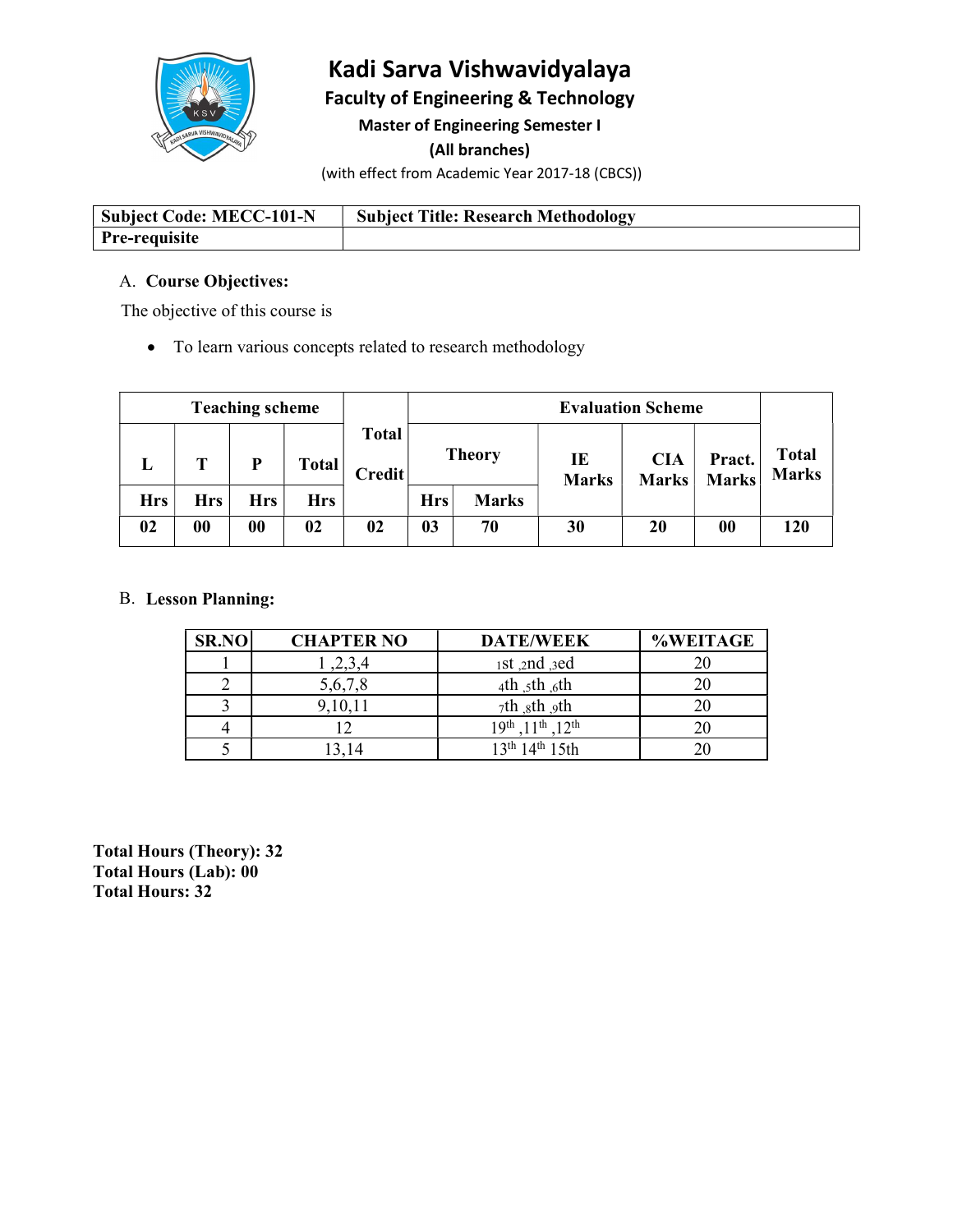

# Kadi Sarva Vishwavidyalaya

Faculty of Engineering & Technology

Master of Engineering Semester I

(All branches)

(with effect from Academic Year 2017-18 (CBCS))

#### Detailed Syllabus

| Sr.<br>No.              | <b>Topic</b>                                                                                                                                                                                                                                                                                                                                                                                                              | Lecture<br><b>Hours</b> | Weight<br>age(%) |  |
|-------------------------|---------------------------------------------------------------------------------------------------------------------------------------------------------------------------------------------------------------------------------------------------------------------------------------------------------------------------------------------------------------------------------------------------------------------------|-------------------------|------------------|--|
| $\mathbf{1}$            | Introduction to the Research Methodology and research process at glance.                                                                                                                                                                                                                                                                                                                                                  | $\overline{2}$          | 6                |  |
| $\boldsymbol{2}$        | <b>Discussion on Illustrative Research Proposals</b>                                                                                                                                                                                                                                                                                                                                                                      | $\overline{2}$          | 6                |  |
| 3                       | Quantitative Research Design: Types of Research Designs and its applications                                                                                                                                                                                                                                                                                                                                              | $\overline{2}$          | 6                |  |
| $\overline{\mathbf{4}}$ | <b>Identifying the Research Problem</b>                                                                                                                                                                                                                                                                                                                                                                                   | $\overline{2}$          | 6                |  |
| 5                       | Specifying Data and Acquisition Methods: Data types, Data source, Primary<br>Data & Secondary Data, Comparison between various data .actualization<br>method.                                                                                                                                                                                                                                                             | $\mathbf{2}$            | 6                |  |
| 6                       | <b>Quantities Research design</b>                                                                                                                                                                                                                                                                                                                                                                                         | $\overline{2}$          | 6                |  |
| 7                       | Measuring and Scaling: Fundamentals and Comparative Scaling.<br>Commonly Used Scales in Business Research, Reliability and Validity of                                                                                                                                                                                                                                                                                    | $\mathbf{2}$            | 6                |  |
| 8                       | Research Paper Discussion: A Paper Contains Development and Validation<br>of Scale                                                                                                                                                                                                                                                                                                                                        | $\overline{2}$          | 6                |  |
| 9                       | Questionnaire Designing: Steps in Designing Questionnaire, Pitfalls in<br>Designing Questionnaire                                                                                                                                                                                                                                                                                                                         | $\overline{2}$          | 6                |  |
| 10                      | <b>Developing and Using Online Questionnaire</b>                                                                                                                                                                                                                                                                                                                                                                          | $\overline{2}$          | 6                |  |
| 11                      | Sampling Design and Procedure: Sampling Method Procedure and Sample<br><b>Size Decision</b>                                                                                                                                                                                                                                                                                                                               | 3 <sup>1</sup>          | 10               |  |
| 12                      | Define Research Question and Framing and Testing of Hypotheses:<br>Developing the Hypothesis, Testing of Hypotheses: Type – I and II Errors,<br>One Tailed and Two Tails Test of Significance. Parametric and<br>Nonparametric Tests of Univariate and Bivariate Data(Nonparametric<br>Tests: Kolmogorov Smirnov Test, Sign Test, Wilcoxon Matched Paris Test,<br>Kolmogorov Smirnov Two Sample Test, Mann Whitey U Test) | 3                       | 10               |  |
| 13                      | <b>Test of Association and Research Report writing: Regression (Introduction</b><br>only), Preparing a Research Report and Communication the Research Result<br>Includes APA style of reporting the result referencing), Evaluation of<br>Research Result                                                                                                                                                                 | 3 <sup>1</sup>          | 10               |  |
| 14                      | Statistical Package for Social Service(SPSS)                                                                                                                                                                                                                                                                                                                                                                              | $\overline{\mathbf{3}}$ | 10               |  |
|                         |                                                                                                                                                                                                                                                                                                                                                                                                                           |                         |                  |  |

# C. Instructional Method and Pedagogy (Continuous Internal Assessment (CIA) Scheme):

- At the start of course, the course delivery pattern, prerequisite of the subject will be discussed
- Lecture may be conducted with the aid of multi-media projector, black board, OHP etc. & equal weightage should be given to all units while conducting teaching & examination.
- Attendance is compulsory in lectures and Tutorial which carries 05 Marks.
- Viva Voce will be conducted at the end of the semester of 30 Marks.
- One internal exam of 30 marks is conducted as a part of mid semester evaluation.